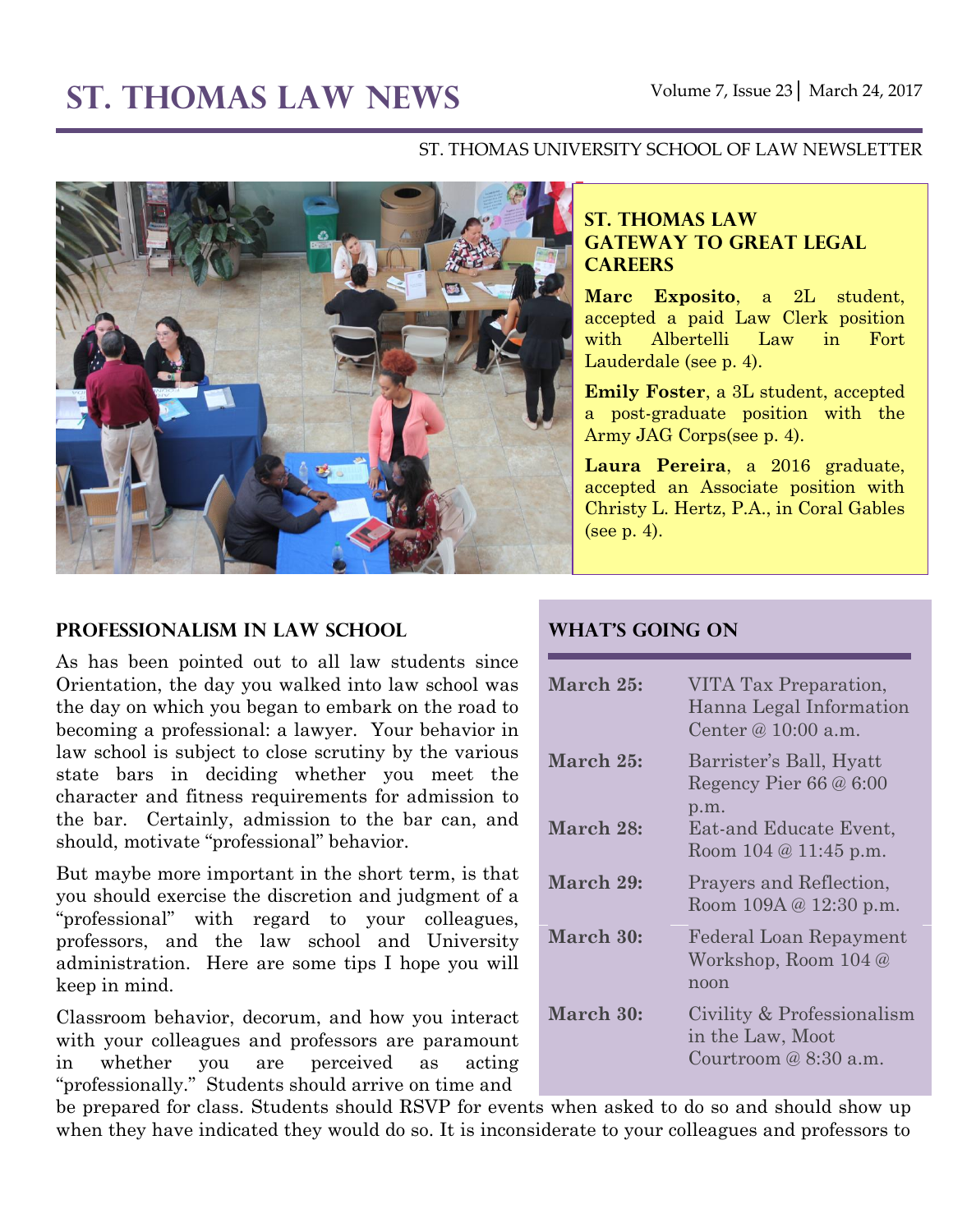arrive late, disrupt class, and then not be prepared when called upon. Studying the law is a dynamic process. It works best when the students and professor are prepared, knowledgeable, and engaged. Do your part to make the class experience meaningful and worthwhile for both you and your colleagues.

How you act in class directly reflects upon the perception you create to your peers and your professors. If at some point in the future your peers or professors are asked what they think about you (by prospective employers for example) that perception will be based largely upon the evidence of your competency, preparedness, and work ethics as demonstrated in class. You likely have already formed an opinion of whether you would "recommend" or "trust" individual classmates.

We all encounter frustrations day-to-day in dealing with other people and bureaucratic systems. The university and law school both have a number of bureaucratic systems that (at times) may not function optimally for some particular student. If you encounter a problem, please remember to exercise a bit of discretion when dealing with the person who is addressing your problem. It may be a truism, but often he or she is just doing his or her job, and following procedure and policy that he or she is required to follow.

As social media has gained in popularity, it has becomes a convenient forum for "venting." You should be mindful that an open (and permanent) record of "venting" anger, frustration, or dissatisfaction creates a record of statements and comments that often have little context. Be mindful that denigrating your classmates, professors, or "your" educational institution also reflects poorly on you. If you consider whether comments or statements about others are inappropriate or "unprofessional," hold off on sending them out to the world. Try to take the high road and avoid retaliatory comments if someone else engages in such conduct. You cannot control the "unprofessional" behavior of others, but you do have control over your own behavior.

Dishonesty in any form is not acceptable. Once a person has been found to be dishonest, it is almost impossible to rehabilitate his or her reputation.

Law school is an opportunity to build your professional reputation. Take the opportunity to do so.

# **The Florida Bar YLD Law Student Division Lunch and Learn**

On March 21, 2017, The Florida Bar Young Lawyer Division, Law Student Division addressed more than 30 law students during a Lunch & Learn about the art of balancing life and a legal career. The Panelists included Loreal Arscott, Assistant City Attorney of Miami Gardens; Jeremy L. Thompson, U.S. Department of Justice; and **Erin Loeb**, Assistant Director of Academic Support at St. Thomas Law.



### **Federal Loan Repayment Workshop**

Graduating law students are invited to a free workshop entitled: The Road to Zero- A Strategic Approach to Student Loan Repayment on Thursday, March 30, 2017, at noon, in Room 104. AccessLex Institute, a nonprofit financial education provider, will conduct the workshop by guiding students on how to create their own road to zero strategy by helping them determine the payment plan that will best align with their current needs, future aspirations, and financial goals. Topics that will be discussed at the workshop on how to create a student loan repayment include a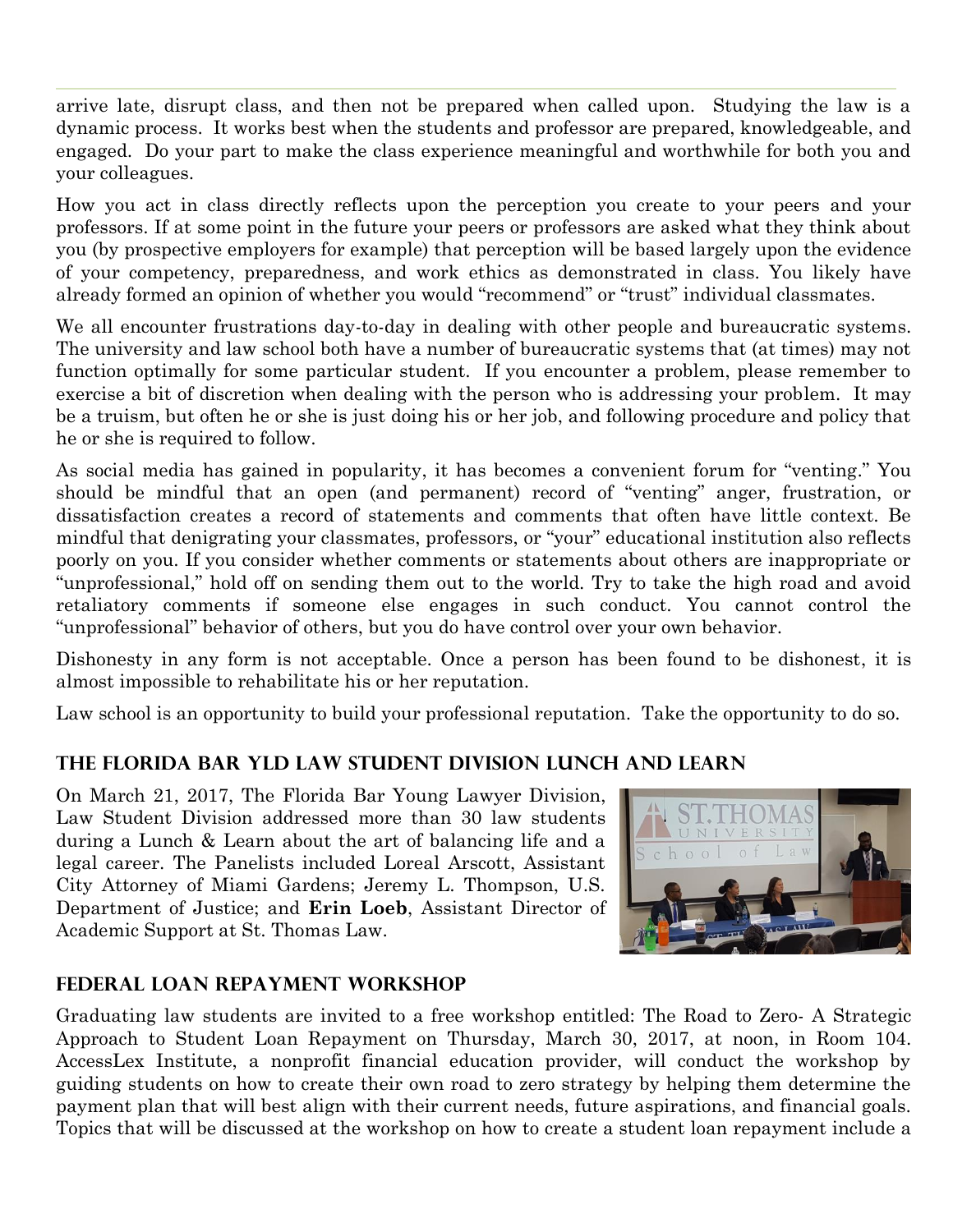number of payment plans, consolidation, and even the possibility for Public Service Loan Forgiveness.

# **Eat-and-Educate Event**

The Real Property, Probate, and Trust Law Section of The Florida Bar and St. Thomas Law invite you to attend an Eat-and-Educate Event on Tuesday, March 28, 2017, at 11:45 a.m. in Room 104. David R. Carlisle, Alexandra V. Rieman, and Deborah B. Mastin are local real estate and probate attorneys who will be on the panel to share their experiences and provide invaluable career advice to law students. Anyone interested in attending this event must R.S.V.P. to Michael Yanopoulos at [myanopoulos@stu.edu.](mailto:myanopoulos@stu.edu) Refreshments will be served.

## **St Thomas Law Student Bar Association Election Results**

The St. Thomas Law Student Bar Association (SBA) would like to announce the election results for SBA Board for the 2017-2018 academic school year. President: **Ramiro Kruss**; Vice President: **Anthony Ghanem**; Treasurer: **Agnieszka Chiapperini**; and Secretary: **Samantha Joseph**.

## **2017-2018 Moot Court Executive Board**

Please join the 2016-2017 Moot Court Executive Board in congratulating the 2017-2018 Moot Court Executive Board. **Jessica Vega**, President; **Brandon Greene**, Executive Vice President; **Natatia Pinzon Martinez** & **Shannon McGee**, Vice Presidents of Memberships; **Yamila Lorenzo**, Vice President of Internal Affairs; **Stephanie Ganges**, Vice President Financial Affairs; and **Ian Corp**, Vice President of Alumni Relations. These outstanding students will continue to represent St. Thomas Law well and uphold the prestigious reputation of the Moot Court Board.

### **2017 Palm Beach County Bar Association's Bench Bar Conference**

On March 10, 2017, a group of 1Ls attended the 2017 Palm Beach County Bar Association's Bench Bar Conference. They experienced a day full of conferences in which moderators, panelists, and judges got together and coordinated interactive panel discussions designed to assist practitioners. St. Thomas Law students assisted attendees with locating each session. It was a phenomenal networking opportunity for our students.

Photo (left to right): Gabriel Isasi, Jared Davis, Peter Abraham, and George Chevalier.

# **Cannabis Law 101 Lunch and Learn**

On March 15, 2017, a group of more than 70 students attended the Cannabis Law 101 Lunch & Learn. **Rolando Vazquez** '15 of GreenAcre Consulting Team moderated a panel of experts in the field. The panel consisted of Daniel Sparks, J.D., Director of Governmental Affairs at Bio Track THC; David Kotler, Esq., Attorney at MM Business Lawyers; Joe Brezny, Spokesperson



for Regulate Marijuana Like Alcohol; and Eric Stevens, Deputy Executive Director at Florida for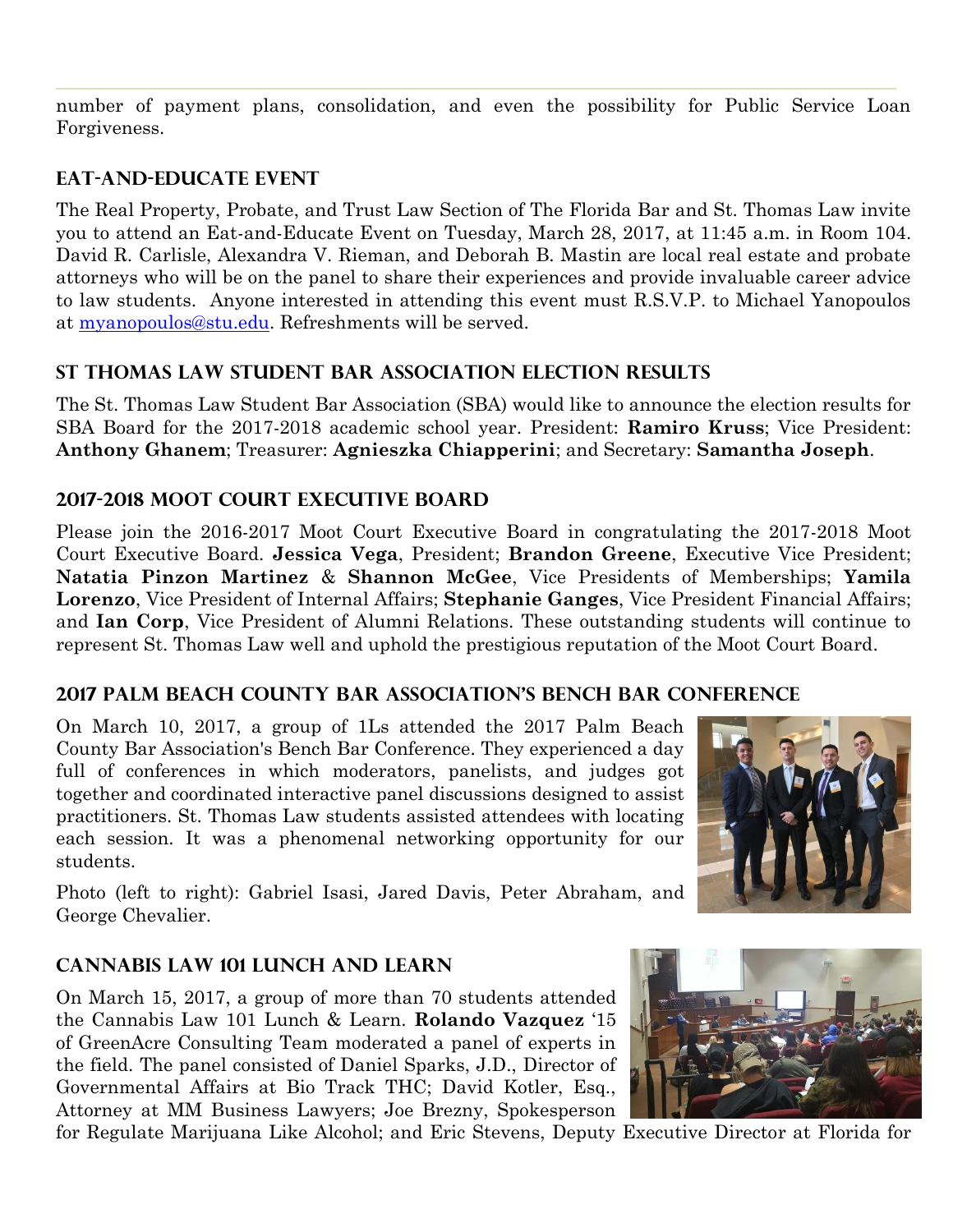Care.

## **5K Walk and Private Screen of Moonlight**

The U. S. Coast Guards Air Station Miami (USCG) invites the St. Thomas Law community to a private screening of the academy award winning movie *Moonlight* at AMC Aventura 24 Theatre on Wednesday, March 29, 2017, at 11:00 a.m. At the screening, Dr. Marin Dunn will discuss the historical significance of the film's setting in Liberty City, Florida, and the community challenges in the city. To purchase tickets for the screening go to https://moonlightmia.eventbrite.com

The USCG Air Station Miami is also sponorsing a 5k Run/Walk on Wednesday, March 29, 2017, at 7:00 a.m. Students interested in particpating in the 5k Run/Walk can register at MIAMIWR.com before March 26, 2017.

# **STUDENT ACHIEVEMENTS**

**Marc Exposito**, a 2L student, accepted a paid Law Clerk position with Albertelli Law in Fort Lauderdale, specializing in foreclosure and bankruptcy.

**Emily Foster**, a 3L student, accepted a post-graduate position with the Army JAG Corps.

**Shannon McGee**, a 2L student, is the recipient of MD FAWL's Jeannie Perwin Memorial Scholarship. She will be presented her scholarship check at the Women Making History and Scholarship Awards Event on March 22, at 6:00 p.m. at the History Miami Museum.

## **ALUMNI(AE) NEWS**

**Valeska Casanova-Chacon**, 1999 graduate, has accepted an Associate position with The Law Offices of Patrick L. Cordero, P.A., in Miami, specializing in Family Law.

**Laura Pereira**, a 2016 graduate, accepted an Associate position with Christy L. Hertz, P.A., in Coral Gables, specializing in family law, probate, guardianship, and mediation.

**Gina Sabatino**, a 2013 graduate, accepted an Associate position at Wallen Hernandez Lee Martinez LLP in Coral Gables, specializing in business, commercial, and tort law.

### *Faculty Announcements*

The American Association of Justice (AAJ), the largest group of trial attorneys in the world, sought out a prominent legal scholar to sort through the recent amendments to *The Federal Rules of Civil Procedure*. We are proud to say that St. Thomas Law Professor **Patricia Moore** was chosen as the scholar that sorted through the changes and analyzed their soundness and significance in what turned into a 150-page treatise. The AAJ published Professor Moore's, work entitled: "The First Year of the 2015 Amendments to the Federal Rules of Civil Procedure: Refinement, Not Revolution." It its available on the AAJ's website to help guide American trial lawyers through the thicket of updated rules.

The ABA conducts reaccreditation reviews of law schools every seven years. A major part of the processes is a formal site inspection performed by representatives of the ABA and their preparation of a site inspection report. Professor **Carol Zeiner** had the privilege of serving on an ABA Site Inspection Team from March 12 through March 15, 2017, for the reaccreditation of